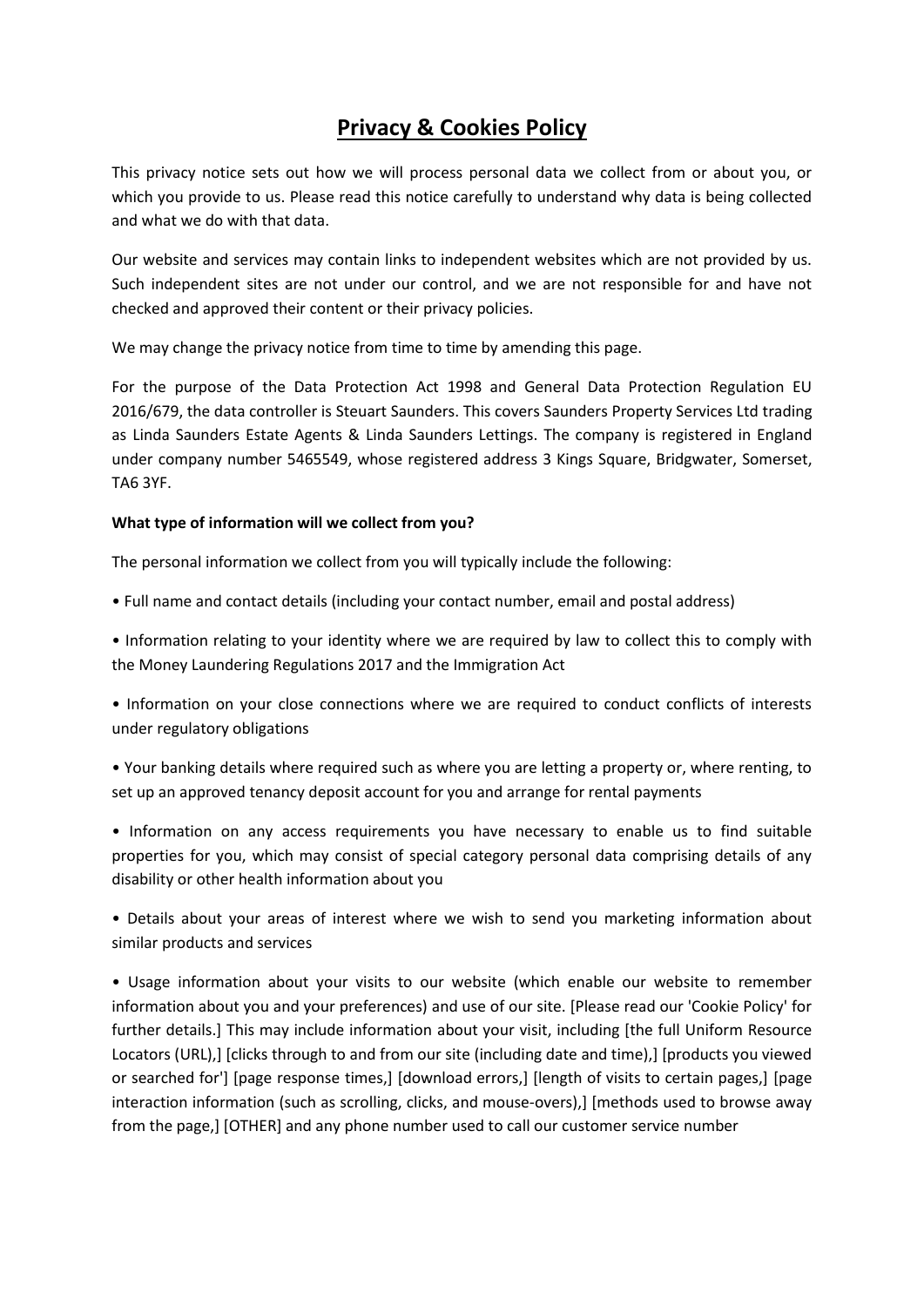• Other technical information, including what devices you use to connect to our App, device location data where this function is not disabled by you on your device, [the Internet protocol (IP) address used to connect your computer to the Internet,] [your login information,] [browser type and version,] [time zone setting,] [browser plug-in types and versions,] [operating system and platform

• Your communications with us, including a record of the email or telephone correspondence created when you contact us as part of a product or service query Where we need to collect personal data by law (for example to meet our obligations to prevent fraud and money laundering) or under the terms of a contract we have with you and you fail to provide that data when requested, we may not be able to perform the contract we have or are trying to enter into with you (for example, to provide you with our services). In this case, we may have to cancel a product or service you have with us, but we will notify you if this is the case at the time.

#### **On what basis can we process your information?**

The legal grounds under data protection legislation for processing your personal data are as follows:

• It is necessary for the performance of a contract to which you are a party, or to take steps prior to entering into a contract with you, for us to provide you with our products and services

• You have given us explicit consent to the processing of your personal data for one or more specific purposes, namely 1) where you have given us consent to receive electronic marketing by us and/or 2) to process your Special Category Personal Data described above. You do not need to provide us with marketing consent in order to receive our services

• It is necessary for the purposes of our legitimate interests, except where our interests are overridden by the interests, rights or freedoms of affected individuals (such as you). To determine this we shall consider a number of factors, such as what you were told at the time you provided your data, what your expectations are about the processing of the data, the nature of the data, and the impact of the processing on you. Our legitimate interests include processing necessary to improve and to promote our services and product and to better understand our customers' interests and knowledge of the property market and to administer the technical aspects of our service and products

- Where we need to comply with a legal obligation; or in rare circumstances
- Where we need to protect your interests (or someone else's interests); and/or
- Where it is needed in the public interest or for official purposes.

#### **What are we going to do with your information?**

We will hold and use personal information about you in the following ways:

• To fulfil our obligations to you when providing you with our property services

• To share your information with others where necessary to fulfil our property services for you or where acting as agent for a third party on your behalf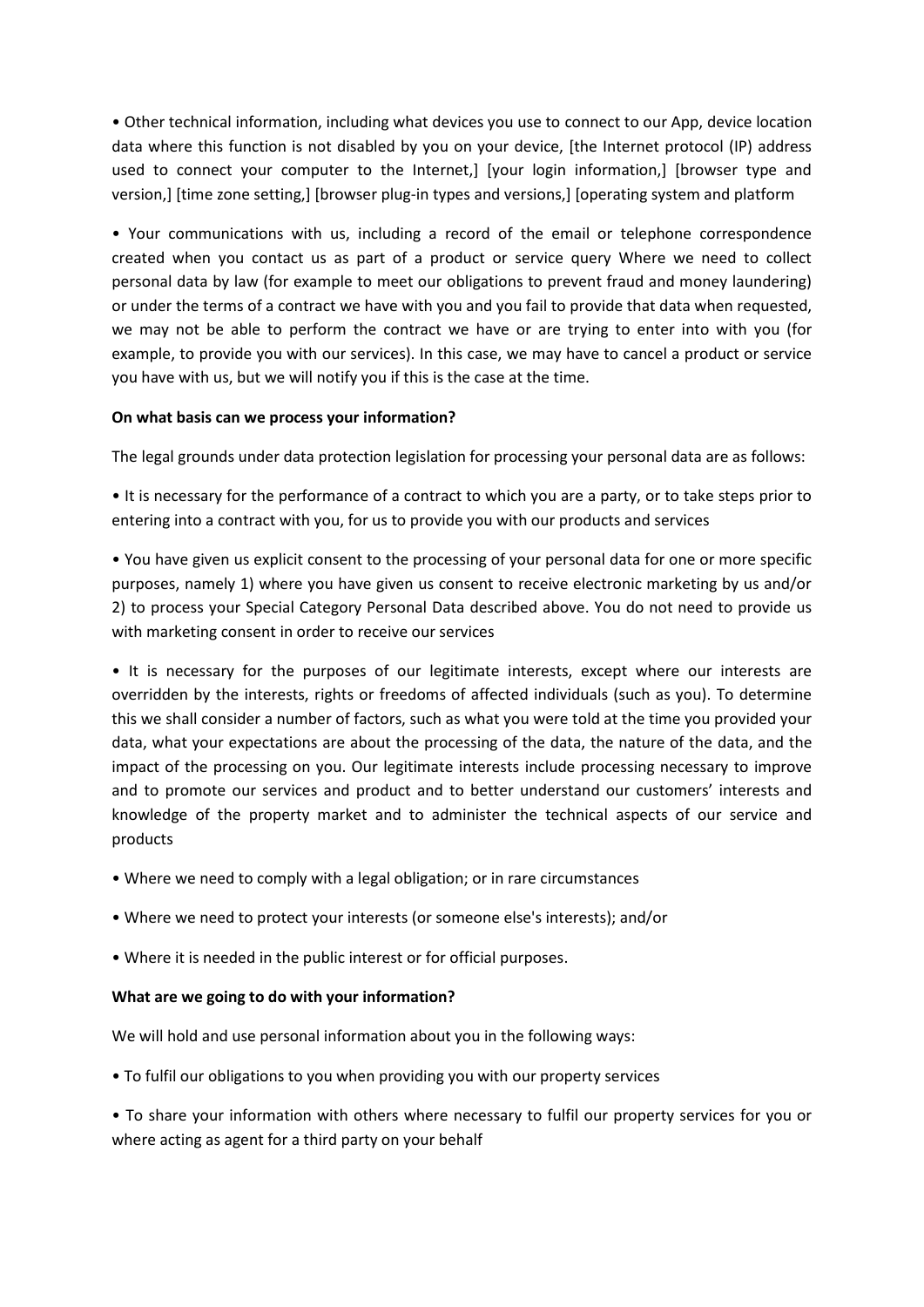• To comply with our statutory and regulatory obligations, including [verifying your identity, prevention of fraud and money laundering and to assess your credit worthiness]

• Communicate with you during the course of providing our services, for example with your enquiries and requests

• Statistical purposes so we can analyse figures to help us manage our business and plan strategically for the future

• To provide you, or to enable [third parties] to provide you, with information about goods or services we feel may interest you, where you have provided permission for us to do so or, if you are an existing customer only, where we choose to contact you by electronic means (including e- mail or SMS) with information about our own goods and services similar to those which you have already obtained from us or negotiated to obtain from us . For those marketing messages you can unsubscribe at any time

• Track your use of our service including your use of our App in order to improve these

• To notify you about changes to our service

• To ensure that content from our site is presented in the most effective manner for you and for your computer How long we keep your data for We will retain your personal data for different periods depending on the service you have chosen to use us for, which may be a longer period than that for which we need to hold your data to provide those services, i.e. where we are under regulatory or statutory duties to hold your data for a longer period or need to retain it in the event of a legal claim or complaint.

#### **Who your information will be shared with?**

We will pass your details to the following organisations (our "data processors") who carry out certain activities on our behalf as part of us providing our services: Rent4Sure, credit reference and fraud prevention agencies, cloud computing host providers, technical support service providers, advertising networks services, maintenance contractors, local councils, utility providers. We will also pass your details where necessary to your property solicitors and those of the other party to your transaction. We will also disclose your personal information to third parties:

• In the event that we sell or buy any business or assets, in which case we will disclose your personal data to the prospective seller or buyer of such business or assets.

• If our company or substantially all of our assets are acquired by a third party, in which case personal data held by us about our customers will be one of the transferred assets.

• If we are under a duty to disclose or share your personal data in order to comply with any legal or regulatory obligation, or to protect the rights, property, or safety of our company, our customers, or others. This includes exchanging information with other companies and organisations for the purposes of fraud protection and credit risk reduction. We will not share your information with third parties for marketing purposes without first obtaining your prior consent.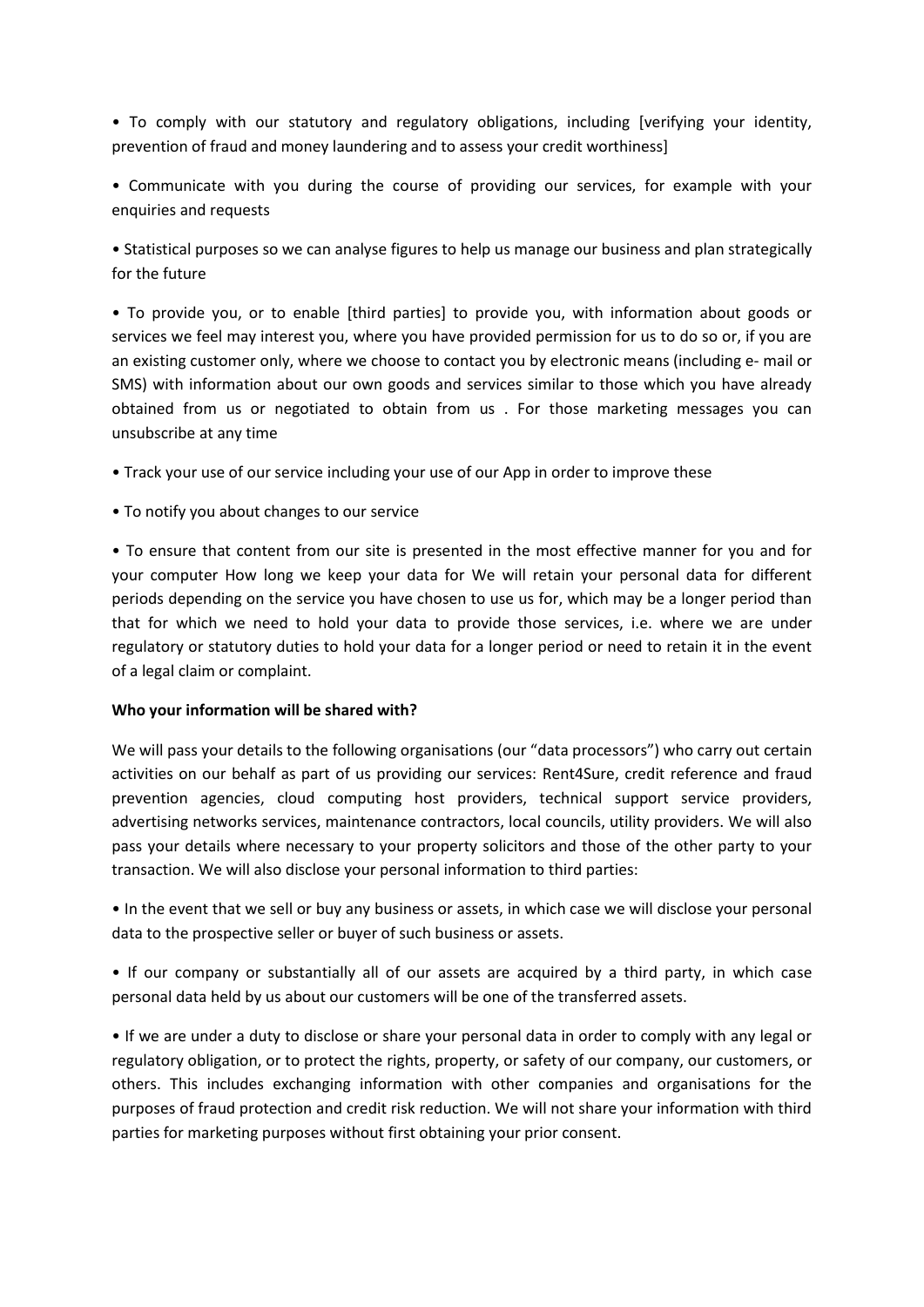#### **Security of your data**

Your data will be held on secure servers within the European Economic Area ("EEA") with all reasonable technological and operation measures put in place to safeguard it from unauthorised access. Where possible any identifiable information will be encrypted or minimised. If we have given you a username and password which enables you to access certain parts of your matter on our systems, you are responsible for keeping it confidential. Please do not share it with anyone.

# **Your rights**

# **How you can access and update your information**?

You have a right to request a copy of the personal information we hold about you, known as a data subject access request. You also have the right to request that information we hold about you which may be incorrect, or which has been changed since you first told us, is updated or removed. These requests are free of charge although a charge may apply in accordance with the General Data Protection Regulations when a request is manifestly unfounded or excessive, particularly if it is repetitive. Your request can be sent to Steuart Saunders, Director, Saunders Property Services Ltd, 45 High Street, Bridgwater, Somerset, TA6 3BG.

# **How you can request erasure of your data**?

You can ask us to delete or remove personal data where there is no good reason for us continuing to process it. You also have the right to ask us to delete or remove your personal data where you have successfully exercised your right to object to processing (see below), where you have withdrawn consent for us to process it (as explained below), where we may have processed your information unlawfully or where we are required to erase your personal data to comply with local law. Note, however, that we may not always be able to comply with your request of erasure for specific legal reasons which will be notified to you, if applicable, at the time of your request.

#### **How you can withdraw your consent?**

You have the right at any time to withdraw any consent you have given us to process your personal data. Please note if you withdraw your consent it will not affect the lawfulness of any processing of your personal data we have carried out before you withdrew your consent. Should you wish to do so you can change your consent preferences at any time by contacting us: Steuart Saunders, Director, Saunders Property Services Ltd, 45 High Street, Bridgwater, Somerset, TA6 3BG.

# **How you can restrict or object to us using your data?**

You can ask us to suspend the way in which we are using your information in certain scenarios, or object to our processing your data where we are relying on a legitimate interest ground (or those of a third party) and you feel it impacts on your fundamental rights and freedoms, or where we are processing your personal data for direct marketing purposes. In some cases where you object, we may demonstrate that we have compelling legitimate grounds to process your information which override your rights and freedoms. Please note that if you want us to restrict or stop processing your data this may impact on our ability to provide our services. Depending on the extent of your request we may be unable to continue providing you with our service. Any queries or concerns about the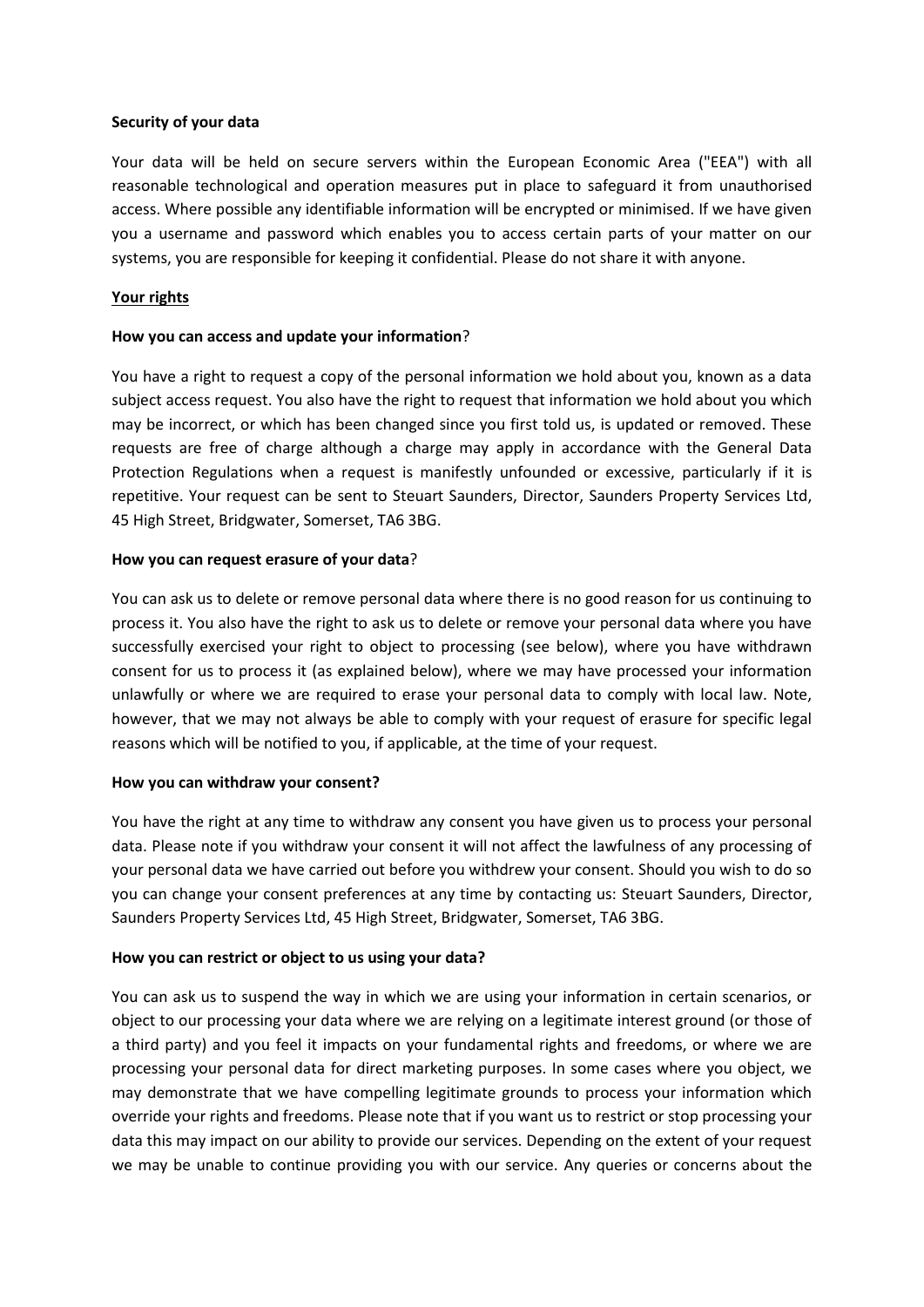way in which your data is being used can be sent to Steuart Saunders, Director, Saunders Property Services Ltd, 45 High Street, Bridgwater, Somerset, TA6 3BG.

### **Moving your information to another organisation**

In the event that we process your data by automated means where you have either provided us with consent for us to use your information or where we used the information to perform a contract with you, you have the right to request that we send to you or to another organisation, a copy of the personal data we hold about you, for example when you are dealing with a different service provider. If you would like us to move, copy, or transfer your information please let us know by email to steuat@lindasaundersestateagents.co.uk. We will respond to you within one month after assessing whether this is possible, taking into account the technical compatibility with the other organisation in question.

# **Complaints about the use of your personal data**

If you wish to raise a complaint on how we have handled your personal data, you can contact us to have the matter investigated by writing to Steuart Saunders, Director, Saunders Property Services Ltd, 45 High Street, Bridgwater, Somerset, TA6 3BG. If you are not satisfied with our response or believe we are processing your personal data not in accordance with the law you can complain to the UK data protection regulator, the Information Commissioner's Office. Further details can be found at www.ico.org.uk or 0303 123 1113.

# **Cookies Policy**

When you visit one of our websites, we may send you a cookie. A cookie is a small file which is placed on your computer or device to enable us to identify your device or allow the website framework to run effectively. We only use cookies that are strictly necessary to enable you to move around the site, to provide certain basic features, to enhance the functionality and to improve the performance of the website.

#### **Cookies that may be used on our website:**

**Strictly necessary cookies.** These are cookies that are required for the operation of our website. Without the use of these cookies most parts of our website would not function. **Analytical/performance cookies.** They allow us to recognise and count the number of visitors and to see how visitors move around our website when they are using it. This helps us to improve the way our website works, for example, by ensuring that users are finding what they are looking for easily and identify any areas that may need maintenance. **Functionality cookies.** These are used to recognise you when you return to our website. This enables us to personalise our content for you, greet you by name and remember your preferences (for example, your choice of language or region). **Targeting cookies.** These cookies record your visit to our website, the pages you have visited and the links you have followed. We will use this information to make our website and the advertising displayed on it more relevant to your interests. We may also share this information with third parties for this purpose. **Third party cookies.** We may embed photos and video content from third party websites. Pages with this embedded content may present cookies from these websites. If you use one of the share buttons, a cookie may be sent by the service you have chosen to share content through. We do not control the dissemination of these cookies and this tool will not block